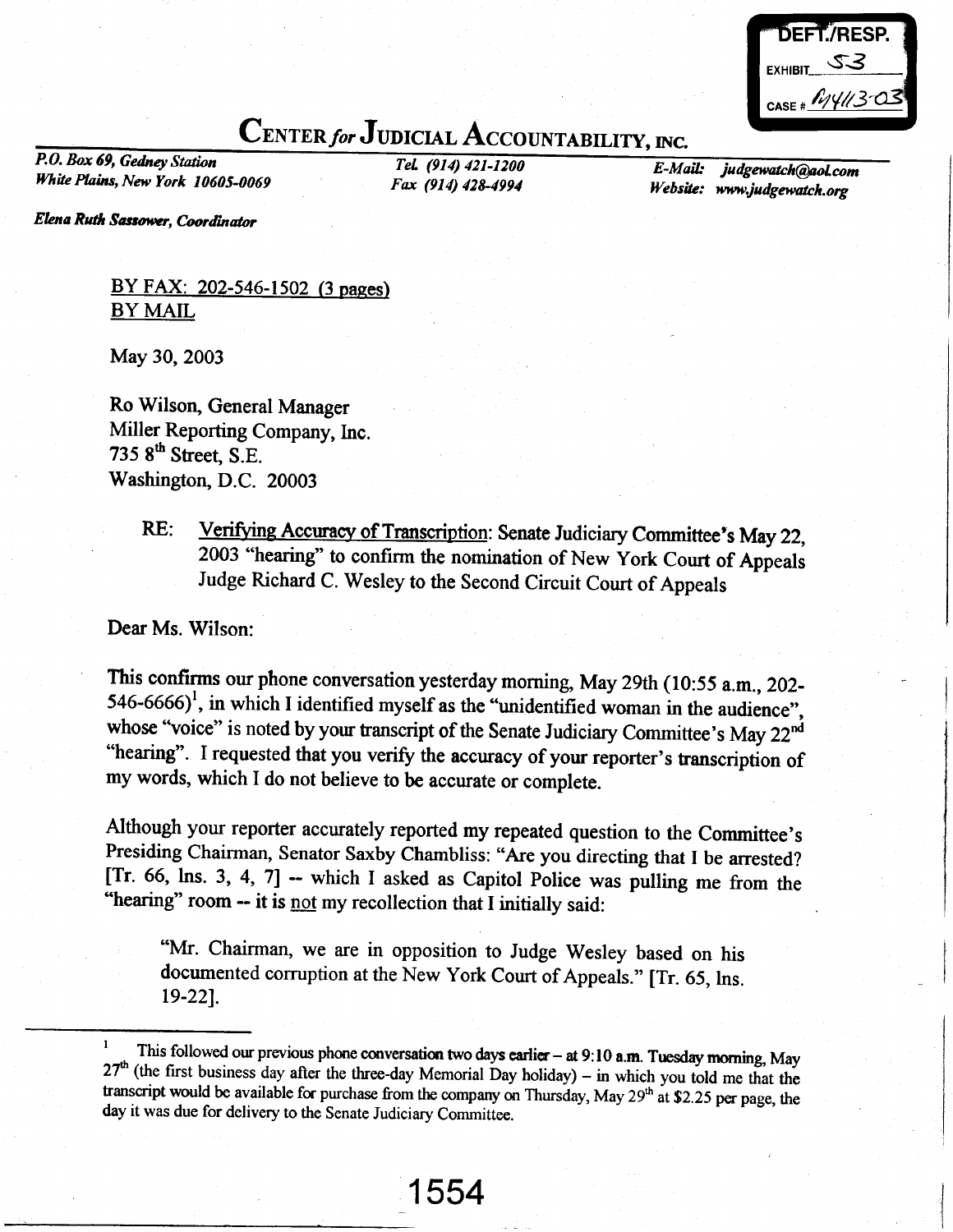Rather, my recollection is that I said precisely the words written in my notes from which I read<sup>2</sup>:

"Mr. Chairman, there's citizen opposition to Judge Wesley based on his documented corruption as a New York Court of Appeals judge. May I testify?"

As I was at the far end of the last row of the audience, these words may have been somewhat inaudible to your reporter  $-$  and I ask that he/she confirm if that was the case.

ft is particularly important that your reporter acknowledge any difficulty he/she may have had in hearing what I said because, as discussed, I was arrested, incarcerated for 21 hours, and now have a criminal charge pending against me for "Disruption of Congress". This, because of what I am purported to have said at the May 22 $^{nd}$  "hearing". According to Capitol Police's May  $22^{nd}$  "Arrest/Prosecution Report", I stood up and shouted "Judge Wesley, Look into the corruption of the New York Appeals Court" and further stated I "wanted to 'testify"'.

Finally, this will confirm that you will preserve the audiotape of the May  $22<sup>nd</sup>$  "hearing. which you stated you had  $-$  and, likewise, your reporter's raw, untranscribed notes.

Flease advise, as soon as possible.

Thank you, in advance, for your anticipated cooperation.

Yours for a quality judiciary,

Elang Ruse Dassyone

ELENA RUTH SASSOWER, Coordinator Center for Judicial Accountability, Inc. (CJA)

.<br>....<del>..........</del>...

cc: U.S. Senate Judiciary Committee Chairman Orrin Hatch U.S. Senate Judiciary Committee Ranking Member Patrick Leahy Senator Saxby Chambliss, Presiding Chairman, May 22<sup>nd</sup> "Hearing"

<sup>&</sup>lt;sup>2</sup> The U.S. Attorney's May 23rd statement of "Discovery" annexes a copy of the note page, referring to it as "def's hand-written statement from which she was reading during disruption".